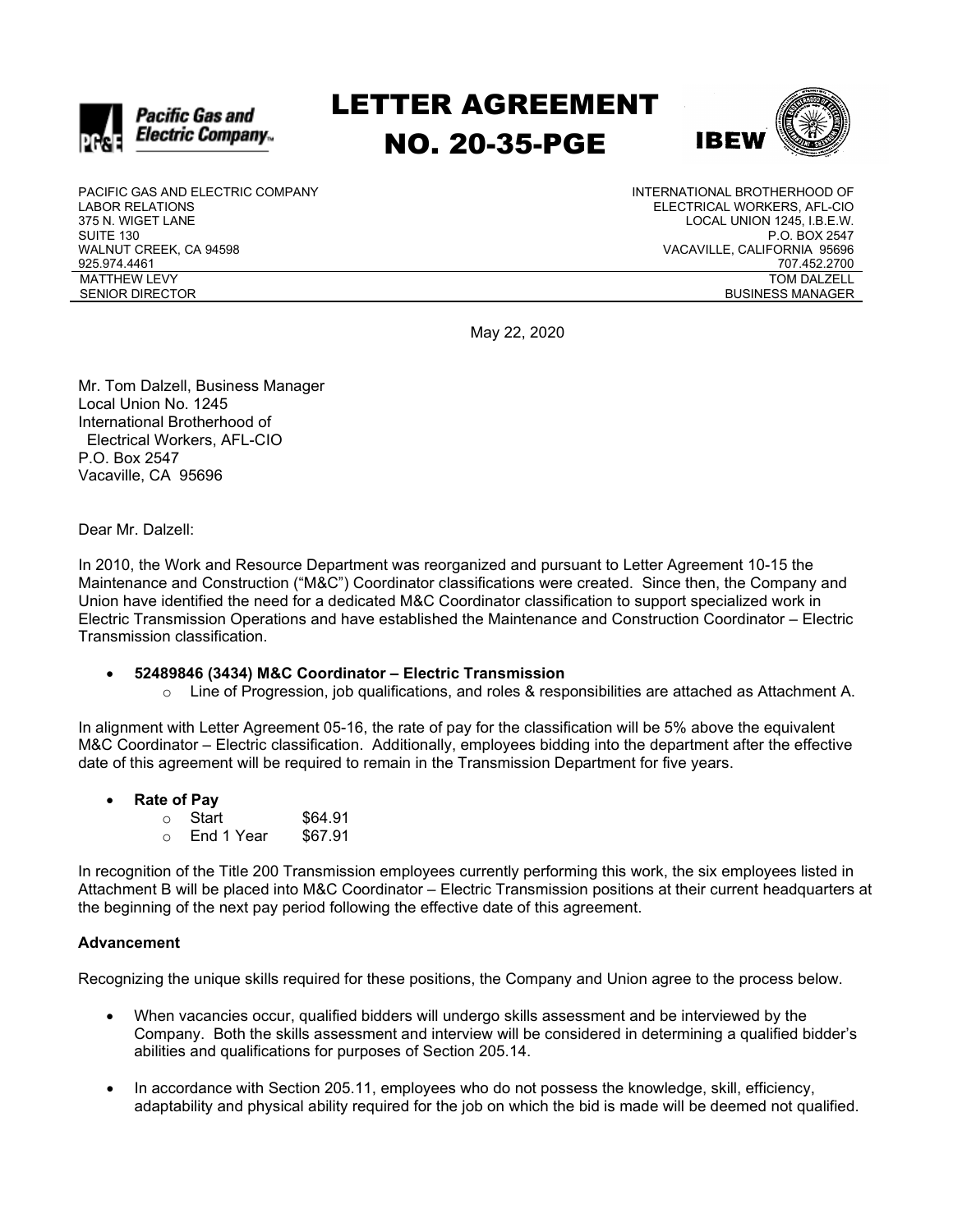Mr. Tom Dalzell May 22, 2020

• In accordance with Subsection 205.14(a) of the Agreement, the Company may place applicants into vacancies based upon the candidates' abilities and personal qualifications (as determined by the Company).

Consideration will be given to Lineman or journeyman positions above, with preference to Transmission classifications.

### **Provisional Period**

- After three months as an M&C Coordinator, the Company will determine if an M&C Coordinator is able to develop the skills or aptitude (i.e., SAP, interpersonal, communications, job coordination) needed to perform as a coordinator. If not, the Company has discretion to release the employee back to his/her previous classification and headquarters. At any time during this three-month period, an employee may choose to return to his/her previous classification and headquarters.
- If, after the first three months of employment as an M&C Coordinator, the Company is unable to determine whether an employee will be able to develop the skills or aptitude (i.e., SAP, interpersonal, communications, job coordination) necessary to perform as a Coordinator, upon notification of the Union and the employee, the Company will have an additional three months to assess whether an employee can acquire the skills or aptitude needed to perform as a Coordinator.
- If at any time during this three-month extension the Company determines such employee is unable to develop the skills or aptitude needed to perform as a M&C Coordinator, the Company has the discretion to release the employee back to his/her previous classification and headquarters. An employee who has received this notification may, at any time during this additional three-month period, choose to return to his/her previous classification.

#### **Performance Standards**

- The Company and the Union have met in an Ad Hoc Committee and developed performance standards. Such performance standards will be applied to all M&C Coordinators and will be updated (via the Ad Hoc Committee) as needed.
- The Company has the discretion to evaluate the performance of an M&C Coordinators at any time.

#### **Emergency and Routine Work**

M&C Coordinators may be utilized to perform emergency and routine work in other classifications within their LOP if qualified.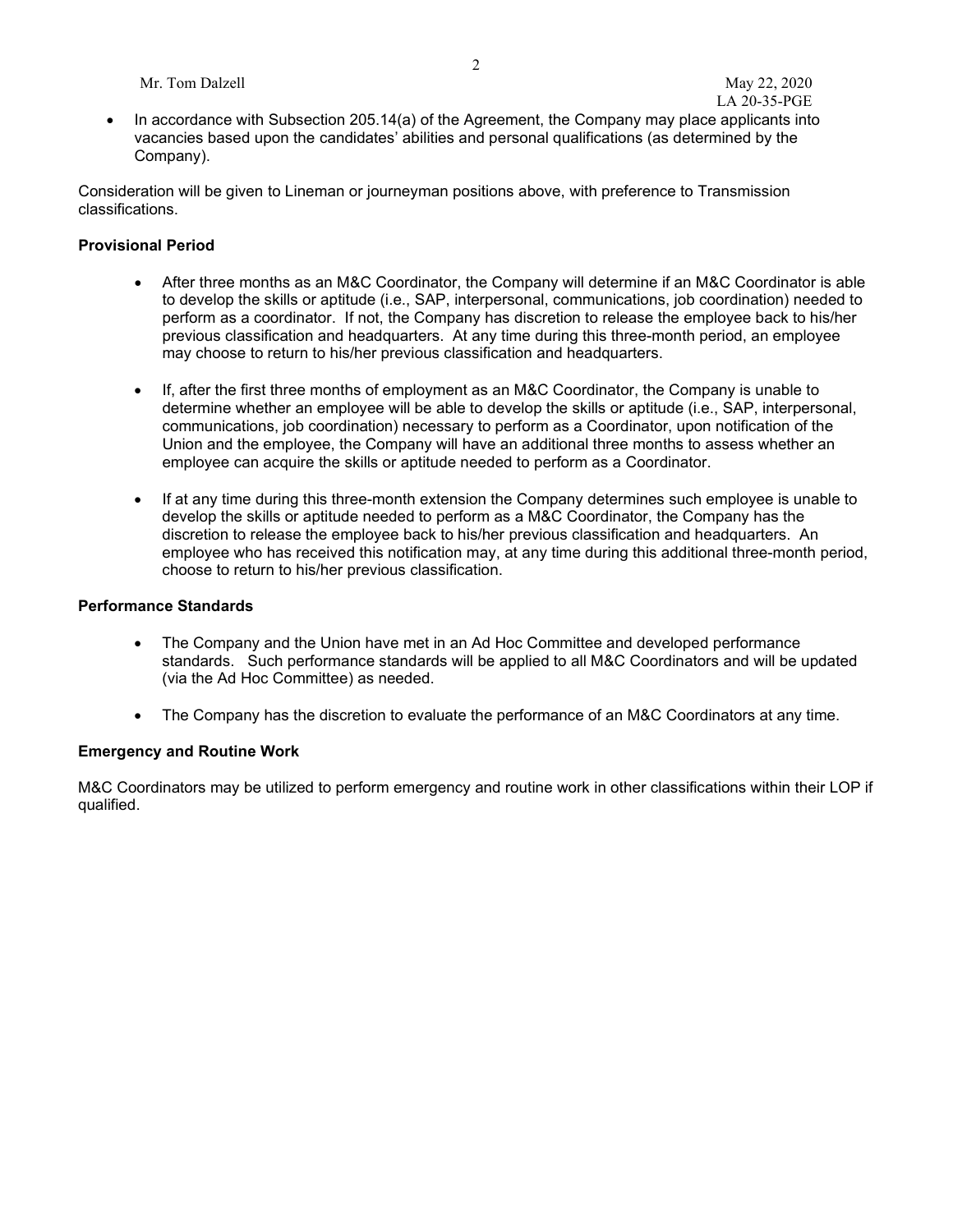This proposed agreement has been reviewed by Assistant Business Manager Bob Gerstle.

If you agree, please so indicate in the space provided below and return one executed copy of this letter to the Company.

Very truly yours,

PACIFIC GAS & ELECTRIC COMPANY

ei

By:  $\overline{\phantom{a}}$ 

Matthew Levy Sr. Director

The Union is in agreement.

LOCAL UNION NO. 1245, INTERNATIONAL BROTHERHOOD OF ELECTRICAL WORKERS, AFL-<br>CIO <u>CIO de la contrada de la ciudad de la ciudad de la ciudad de la ciudad de la ciudad de la ciudad de la ciudad </u>

Ton Datell

 ${{\sf May 26, 2020}}$   ${{\sf 2888}}$   ${{\sf 2000}}$ 

, 2020 By:

Tom Dalzell Business Manager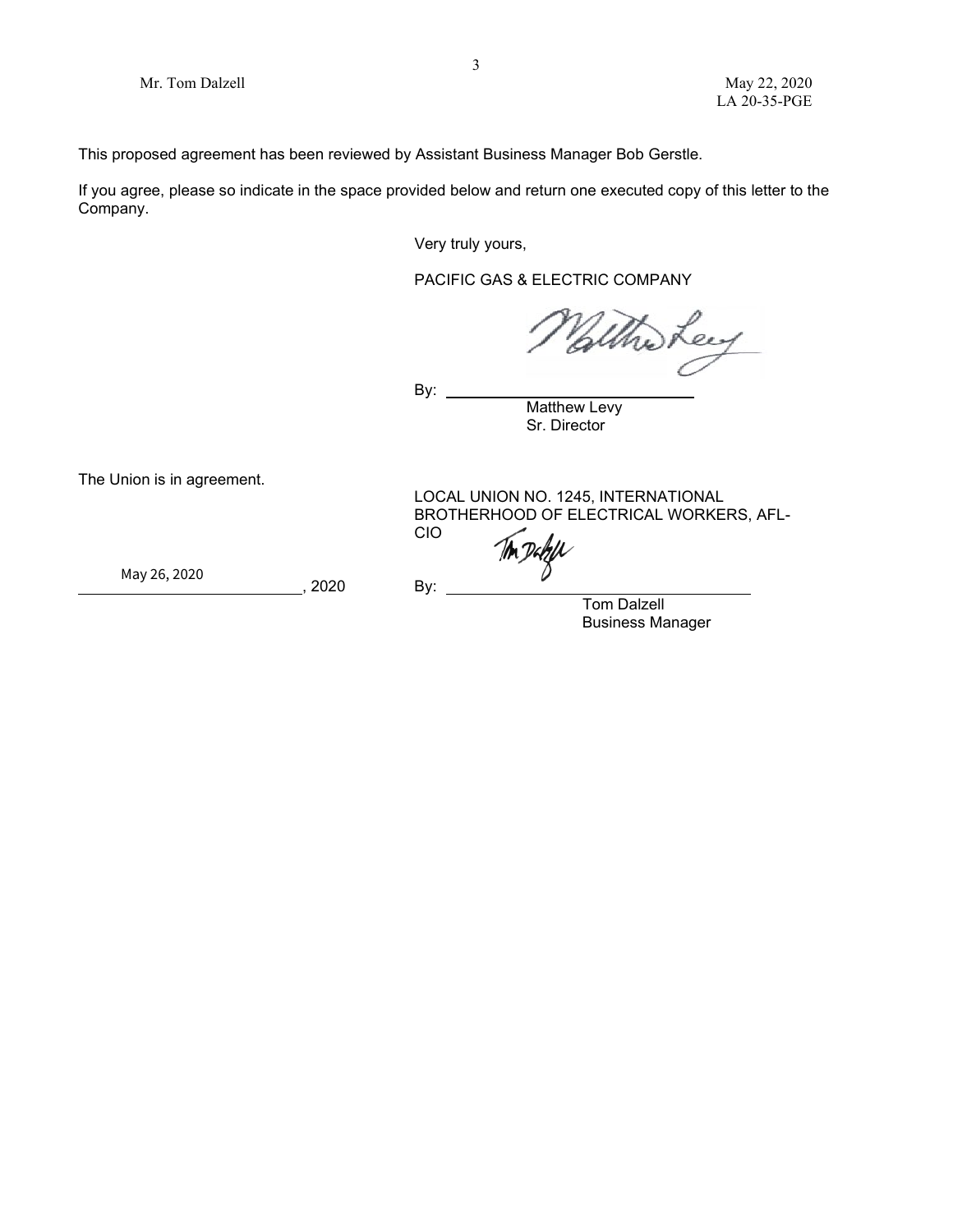## **Attachment A**

## **52489846 M&C Coordinator – Electric Transmission**

This employee will ensure that work packages and any other preparation is done in advance so work in the field can be performed when scheduled and updates the scheduler and supervisor about progress and delays. This employee must communicate regularly with others involved with Work and Resource planning, engineering, project management, first line supervision, customers and contractors as per roles and responsibilities of the M&C Coordinator outlined in the "Client Communications Doc." Will be required to work in PG&E computer applications including but not limited to SAP Work Management, Microsoft Word and Excel, T-Line Maintenance Tracker, and Outlook.

Coordinates customer shut downs for jobs to be done working with Distribution Outage Coordinator and Distribution and Transmission Operations in the planning process.

Employees, when qualified, will prepare clearance requests to be sent to Distribution and Transmission Operations.

May be assigned to assist Supervisor in raptor outage investigations and document results with the Raptor Protection Program.

Responsible for attendance at regularly scheduled scheduling meetings. Responsible for attendance at electric compliance meetings to provide status or update on outage information or other compliance information to help inform the scheduler if additional work needs to be integrated in schedule and assist in completing Help Tickets.

Must maintain a valid Class "C" California Driver's License.

Organize, problem solve Electric Maintenance & Construction jobs with a high level of expertise. Keeps current on all standards, procedures and policies of the same. Possesses and utilizes knowledge of local codes and ordinances as applicable to deliver successfully coordinated jobs for execution by construction.

Participates in safety tailboards. Keeps current on safety issues. Utilizes safety best practices proactively in coordination prior to turning over to local headquarters.

| <b>Next Lower</b> |             | Same or Higher        |                   |                 |                                                            |
|-------------------|-------------|-----------------------|-------------------|-----------------|------------------------------------------------------------|
| Pay Scale<br>Code | Job<br>Code | <b>Classification</b> | Pay Scale<br>Code | <b>Job Code</b> | <b>Classification</b>                                      |
|                   |             | none                  | 0140              | 50010091        | Cableman                                                   |
|                   |             |                       | 0650              | 50010179        | Sub foreman A - Overhead                                   |
|                   |             |                       | 0651              | 50010180        | Sub foreman A-<br>Station/Hydro                            |
|                   |             |                       | 0653              | 50010181        | Sub foreman B                                              |
|                   |             |                       | 0683              | 50010184        | Night Cable Crew Foreman                                   |
|                   |             |                       | 0737              | 50010188        | <b>Underground Construction</b><br>Crew Foreman - Electric |
|                   |             |                       | 0738              | 50010189        | <b>Underground Construction</b><br>Crew Foreman - Gas      |
|                   |             |                       | 0739              | 50010190        | Electric Crew Foreman 5                                    |
|                   |             |                       | 0740              | 50010191        | <b>Electric Crew Foreman</b>                               |
|                   |             |                       | 0746              | 50010193        | Electric Crew Foreman -<br>Transmission                    |
|                   |             |                       | 0747              | 50070744        | Electric Crew Foreman 5 -<br>Transmission                  |
|                   |             |                       | 0820              | 50010199        | Cable Crew Foreman                                         |
|                   |             |                       | 0998              | 50010227        | Compliance Inspector                                       |
|                   |             |                       | 0999              | 50010228        | Compliance Inspector -<br>Underground                      |
|                   |             |                       | 1077              | 50010234        | <b>UG Construction Journeyman</b>                          |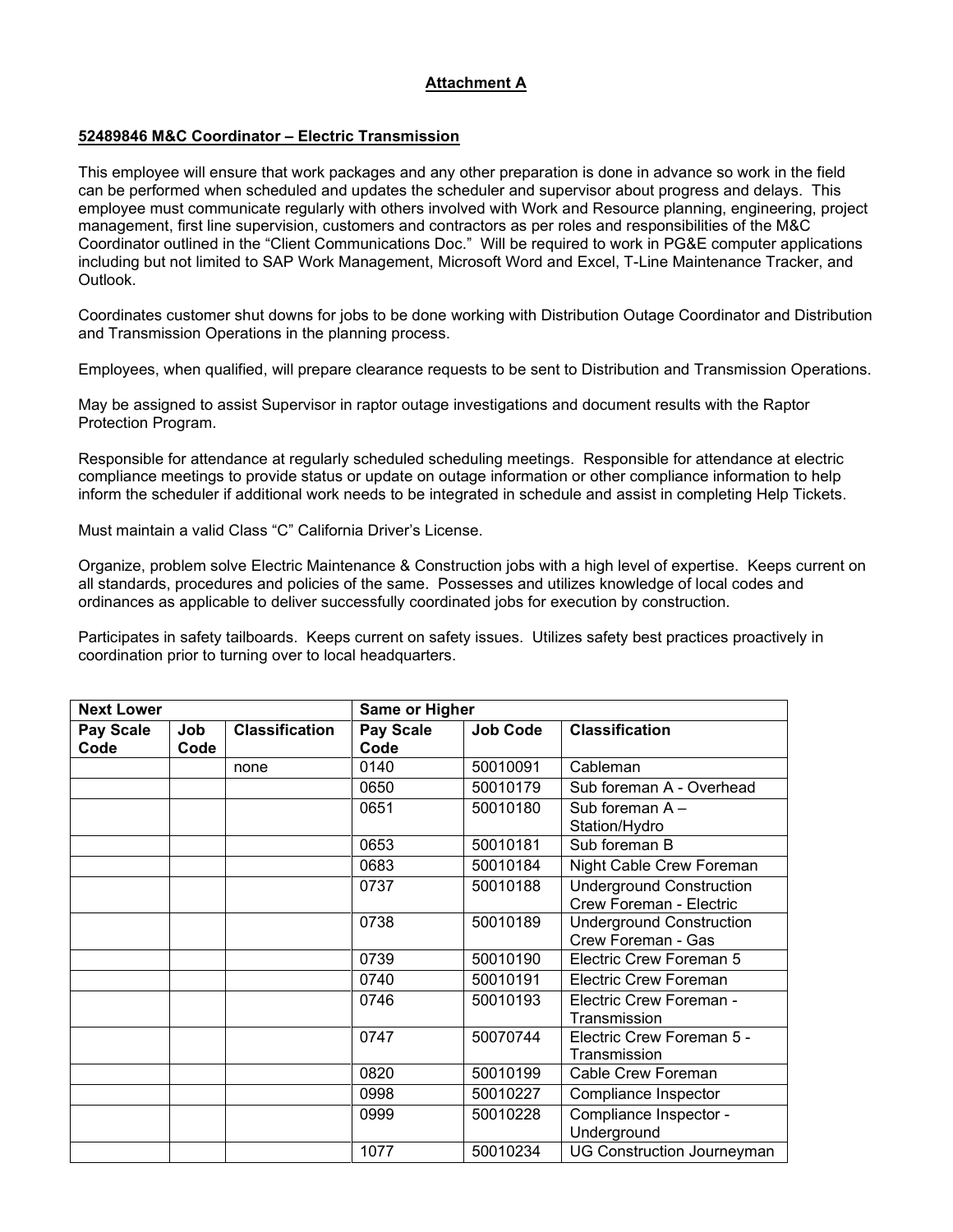|      |          | - Elect.                            |
|------|----------|-------------------------------------|
| 1078 | 10010235 | <b>Underground Construction</b>     |
|      |          | Journeyman - Gas                    |
| 1094 | 50010241 | Lineman - Transmission              |
| 1093 | 50072972 | Unassigned Lineman -                |
|      |          | Transmission                        |
| 1100 | 50010244 | Lineman                             |
| 1103 | 50010246 | Unassigned Lineman                  |
| 1106 | 50010247 | Lineman - GC                        |
| 1108 | 50070780 | Utility Lineman - Burney            |
| 2280 | 50010375 | Cable Splicer                       |
| 2282 | 50010377 | Cable Splicer - GC                  |
| 2283 | 50010378 | Night Cable Splicer                 |
| 2286 | 50010380 | <b>Unassigned Cable Splicer</b>     |
| 2290 | 5001038  | <b>Transmission Cable Splicer</b>   |
| 2535 | 50010431 | <b>Transmission Troubleman</b>      |
| 2540 | 50010432 | Troubleman                          |
| 2550 | 50072877 | <b>Utility Troubleman</b>           |
| 3573 | 51784667 | Lineman, Service                    |
| 3312 | 51784961 | Electric Crew Foreman,              |
|      |          | Service                             |
| 1005 | 50315043 | M&C Coordinator-Electric            |
| 3434 | 52489846 | <b>M&amp;C Coordinator-Electric</b> |
|      |          | Transmission                        |

Notes:

- 1. Employee who held a journeyman or higher classification will be "B" bidders back to their immediate former line of progression within the Bidding Unit. An example would be a former (1100) Lineman would be a "B" bidder back to (1100) Lineman and (0740) Electric Crew Foreman in the Bidding Unit if that was their immediate former line of progression and meet the qualifications. If they are bidding outside of the bidding unit they will be "c" bidders. Employees from General Construction will be treated as a Title 200 employee returning to General Construction, Subsection 305.7 (b) (3).
- 2. Employees in this classification will be considered as being in the same classification as it is applied in subsection 206.1 (d) of the Agreement when applying the provision of Section 206.5. In other words if a M&C Coordinator is being displaced as was formerly a Lineman that employee can be displaced into a Lineman position.
- 3. Roles and Responsibilities (not exclusive):
	- Coordinate scheduled maintenance and construction work to be performed by Transmission electric crews
	- Request job packages from Central Job File as they appear on T-Line Maintenance Tracker
	- Identify those that are not based on need for coordination so customer expectations can be met
	- Complete Job Site Readiness Checklist as required to ensure coordination is complete and recorded on a consistent document recognizable by all crews
	- Review electric work for permit requirements and update SAP as appropriate.
	- Must be familiar in SAP including ZORDER, Task Management, Materials Components, Material Partner, User Status Updates (secondary and tertiary statuses), Notification Long Text, System Condition, Operation Long Text, and export of data from SAP to Excel, access and running of T-Line Maintenance Tracker.
	- Communicate with contractor on jobsite and understand roles and responsibilities
	- May coordinate work and submit AFW's for contract work crews.
	- Communicate materials needs, develop solutions for backorders with Remote Material Leads and warehouse personnel
	- Initiate Contract Services through SAP on the components tab process including Helicopter, Patch Paving, Traffic Control, Crane Truck, etc.
	- Liaison duties between Job Owner / Customer / WRM / Distribution Outage Coordinator / Distribution Operator / Grid Control Center Operator / Engineering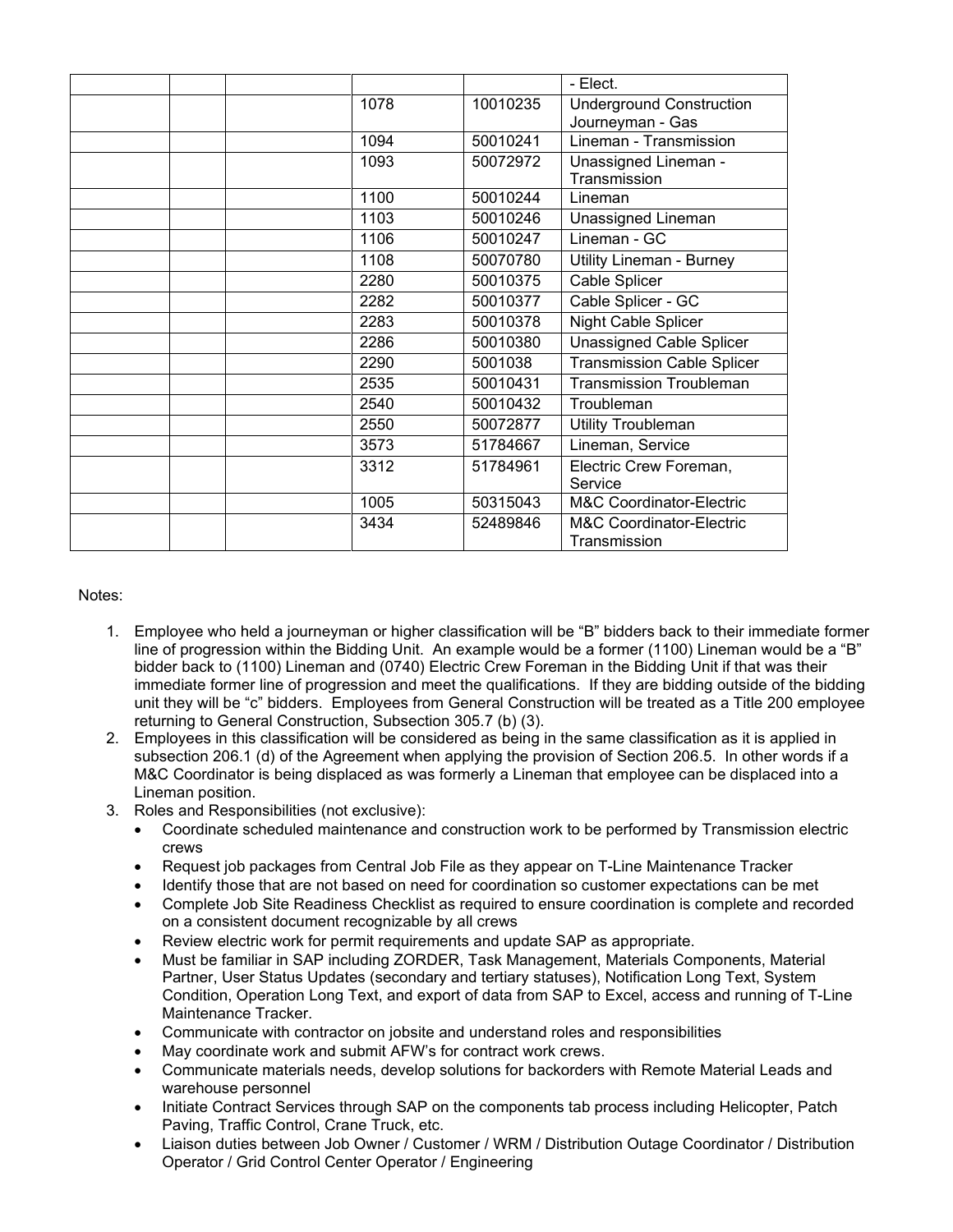- Valid USA Notification accountability on all excavation
- Place No Parking sign placement in advance of crew
- Working local knowledge of governmental work requirements in franchise
- Prepare and submit clearance / non-test requests to Distribution and Transmission Operations. Ensure requests are timely and accurate
- Ensure job packages are complete when handing over to Frontline Supervisor, including Task Completions in SAP – PC02 (i.e. CRDY\CONS)
- Provide digital pictures or sketches in packages as needed for clarity
- Work with Distribution Outage Coordinator to ensure customer notification time guidelines are met
- Facilitate communication between Centralized Scheduling and Construction regarding committed vs. non-committed work and plenty of work available for crews
- Identify need for Veg Management and resolve as appropriate
- Understand need and coordinate G for E work with other departments
- Provide complete job information / alternative options for prudent OT decisions

#### 4. Qualifications:

- a. Required or to be fulfilled within the 6-month probationary period.
- b. Preferred Bidders Journeyman status or above
	- 0746 Electric Crew Foreman Transmission<br>0747 Electric Crew Foreman +5 Transmissi
	- Electric Crew Foreman +5 Transmission
	- 1094 Lineman Transmission
	- 1093 Lineman Transmission (Unassigned)
	- 2535 Transmission Troubleman

\* Upon exhaustion of all confirmed priority A, B, and C bidders, as in accordance with the Agreement, Company shall retain right to identify and interview candidates possibly including those listed as D or E bidders, RTW or external candidates at Company discretion.

- c. Must maintain a valid a Class C California Driver's License
- d. Ability to perform duties to work in a physical environment (required)
	- i. Qualified and able to open underground enclosures
		- ii. Physically capable to walk around construction sites of uneven ground
	- iii. Ability to lift 25 lbs. at work sites
	- iv. Physically capable to set no parking signs and other required worksite signage
	- v. Ability to look upward or downward for reasonable periods of time
- e. Electric Construction Skills
	- i. Understands Basic Electricity
	- ii. Understands Transformer connections
	- iii. Understands and is able to reference Electric Overhead standards
	- iv. Understands and is able to reference Electric Underground standards
	- v. Understands electric service standards (Green Book)
	- vi. Understands and is able to reference OH / UG Construction methods/procedures, Electric Transmission Barehand Methods and Procedures, Insulator Washing Methods and Procedures, and Electric Transmission Live Line Work Methods
	- vii. Understands Planned Shutdown notification process
	- viii. Understands Clearance application process
	- ix. Understands Arc Flash Hazard standard
	- x. Knowledge / ability to recognize and work safely around exposed energized electrical equipment
	- xi. Basic understanding of and ability to execute USA (Underground Service Alert) procedures
	- xii. Understanding Gas / UG Electric / Joint Trench Construction & Maintenance methods & procedures
- f. Construction knowledge: Electric
	- i. Basic jobsite coordination skills
	- ii. Good understanding of a job package
	- iii. Ability to review drawings for accuracy and determine if job can be built
	- iv. Ability to ensure project has identified proper labor resources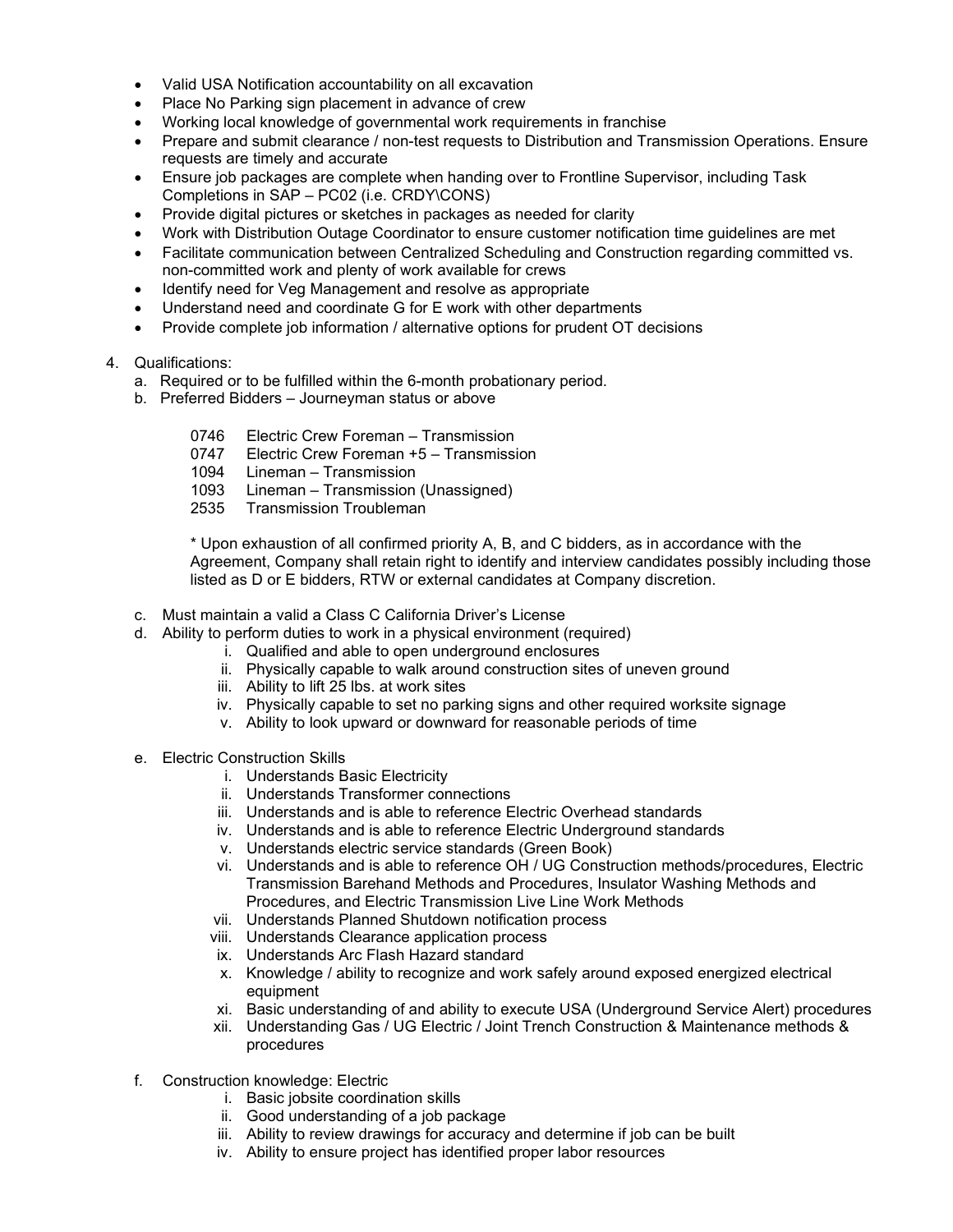- v. Ability to review materials list
- vi. Ability to understand appropriate work procedures to conduct work
- vii. Ability to identify work that could be safely performed energized.
- viii. Ability to conduct Raptor Outage Investigation
- ix. Ability to understand when worksite is construction ready
- x. Qualified to prepare accurate and timely primary clearance requests which have the least impact to our customers
- xi. Ability to determine when secondary shutdowns are required for job.
- xii. Ability to proactively communicate construction workable schedules
- g. Technology Systems activate and attain during six-month probationary period
	- i. SAP M&C Profile
		- 1. Work Management Order Status Screen (ZORDER)
		- 2. Materials Management Components Tab within a PM Order (coded materials\services)
		- 3. Schedule report Monitor work schedules
	- ii. General Computer skills-
		- 1. Ability to send email and manage calendar in Microsoft Outlook
		- 2. Ability to review and attach Microsoft Word documents to email
		- 3. Ability to review and attach Microsoft Excel documents to email
		- 4. Ability to use digital cameras, downloading and printing pictures
- h. Job Coordination Management
	- i. Effective interpersonal skills to include
		- 1. Communication skills
			- a. Ability to interact effectively with internal construction departments, third party contractors, permitting agencies, and customers
			- b. Ability to effectively communicate in a timely manner with supervisor regarding jobs with issues that the M&C Coordinator cannot resolve
			- c. Ability to effectively communicate with customers during preconstruction coordination efforts

d. Ability to proactively and promptly escalate issues to the right individuals for timely resolution and adjustment to the schedule when necessary

- 2. Effective decision-making skills.
- ii. Time Management Skills
	- 1. Ability to simultaneously coordinate numerous jobs (Task Management)
	- 2. Understand communicated prioritization of work
	- 3. Ability to coordinate deadlines for various overlapping job package requirements (i.e. USA, permits, etc.)
	- 4. Ability to work and meet deadlines in a fast-paced/high pressure environment
	- 5. Resolve scheduling conflicts and recognize optimization opportunities
- i. Ability to learn and understand local Code or Ordinance restrictions which may be applicable to a specific project in your assigned area
- j. Actively engaged with local meetings with Construction Schedule Verification
- k. Clear understanding of safety related issues that may occur on job site, in office and in vehicle for both self and others in order to help company meet its Zero OSHA, LWD, Training and Safety Incident goals
- 5. Testing Requirements:

For all employees, employment tests as determined by the Company, which may include the Physical Test Battery, Industrial Skills Test, Post-Offer Physical Assessment, or other new tests deemed appropriate by the parties.